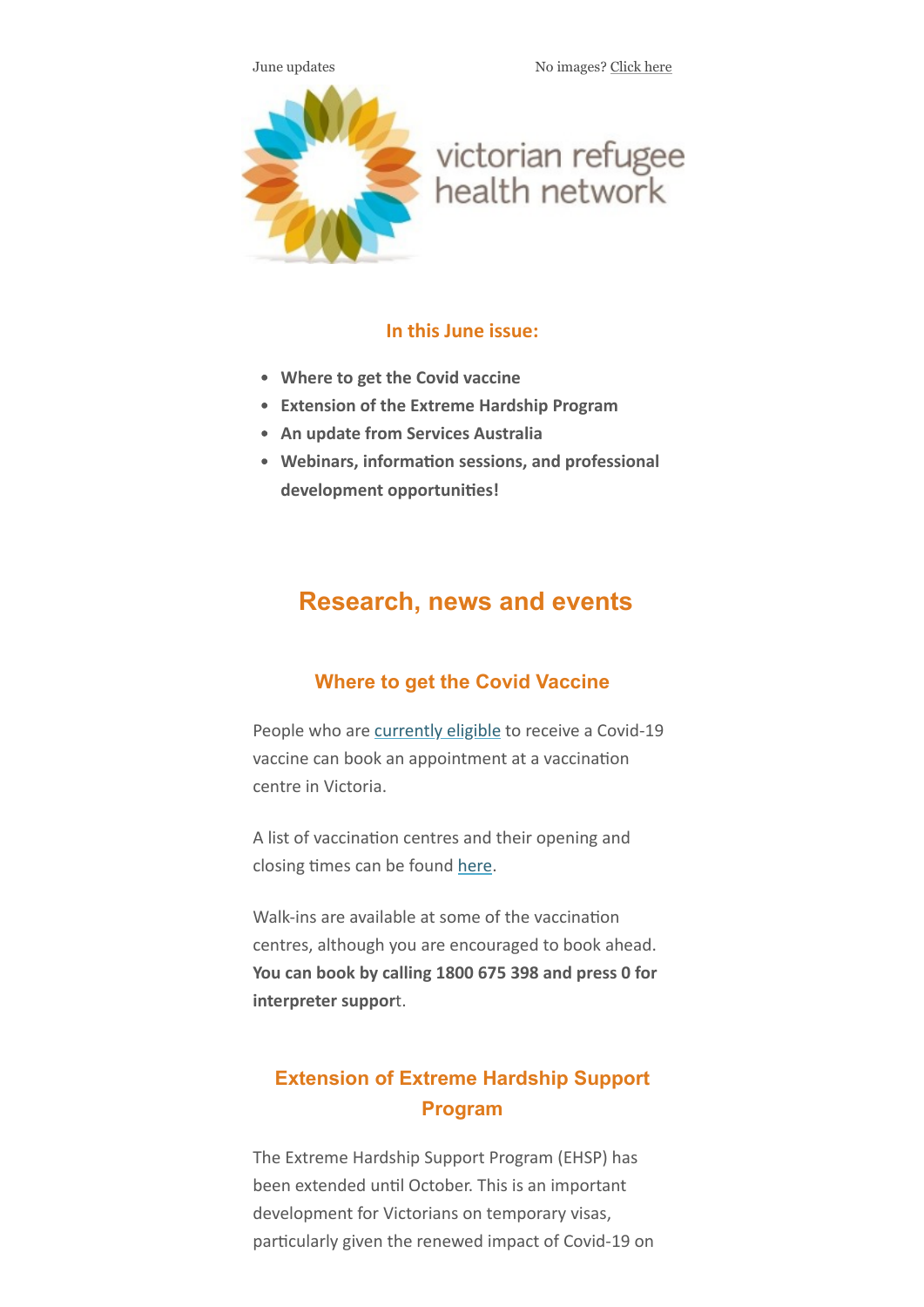our communities. Those who are experiencing extreme hardship and are not eligible for Commonwealth support and are either on a temporary visa or an undocumented migrant can apply for the program [here](https://victorianrefugeehealthnetwork.createsend1.com/t/j-l-ftjurkt-ilmjddduu-t/).

## **Jobs Victoria Information Session**

Officers from the Department of Jobs, Precincts and Regions are running an information session on employment support services, grants and eligibility criteria for people on temporary visas who are seeking employment. This will be held online on **Wednesday June 16th at 1pm**. This will be open to everyone across the EHSP network and their community members. Register [here](https://victorianrefugeehealthnetwork.createsend1.com/t/j-l-ftjurkt-ilmjddduu-i/).

### **Covid-19 Update from Professor Ben Cowie**

Professor Cowie is the Senior Medical Advisor, Executive Director - Engagement and Partnerships, COVID-19 Immunisation Program, Department of Health. He will be providing an update about keeping safe and getting vaccinated on **Thursday 17th June at 6:30pm**. Zoom link [here](https://victorianrefugeehealthnetwork.createsend1.com/t/j-l-ftjurkt-ilmjddduu-d/).

#### **Services Australia Update**

#### **Appointments Available Soon**

Services by appointment will soon be the standard way that Services Australia offers face-to-face services. Your clients will be able to skip the queue and visit a Service Centre at a time that suits them. The Appointment based service is being rolled out following a successful trial.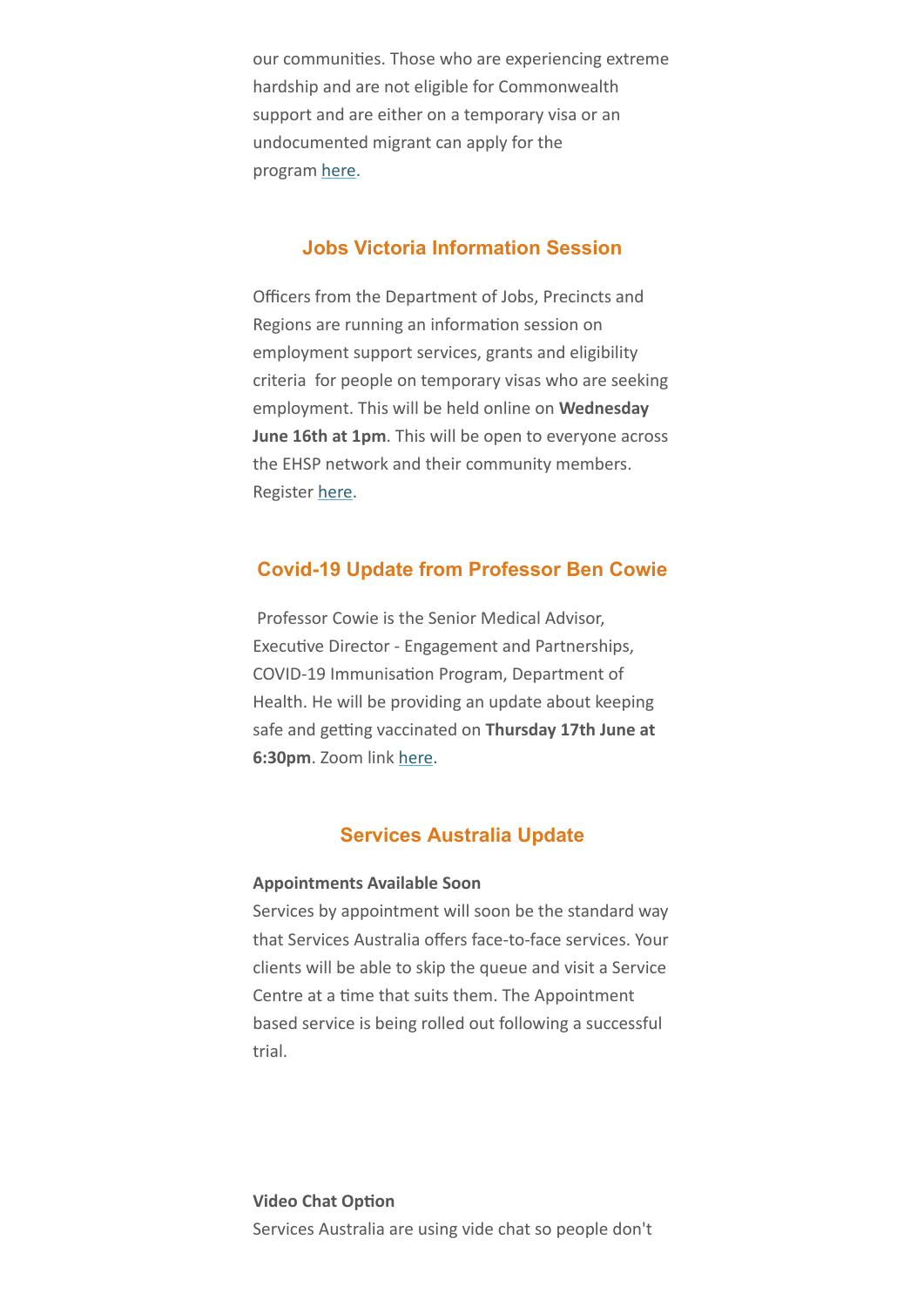need to go to a Service Centre. They have set up a Virtual Service Centre in Canberra to trial conversations using video chat. Staff have been booking video chats with clients since November 2020. From May 8th, some students claiming Youth Allowance online can book a video chat appointment to confirm their identity. Video chat is completely voluntary and people can still choose to go into a Service Centre if they prefer.

# **Crafting Your Future: An Event for Multicultural Youth in Bendigo**

Crafting Your Future is a workshop for young people aged 15-25. The workshop will be held on **Wednesday July 7th from 9:30am to 4pm at Fosterville Gold Tennis Centre, Bendigo**. Register [here](https://victorianrefugeehealthnetwork.createsend1.com/t/j-l-ftjurkt-ilmjddduu-h/).



# **Professional Development & Training**

**Language Services Innovation Grants Online Forum**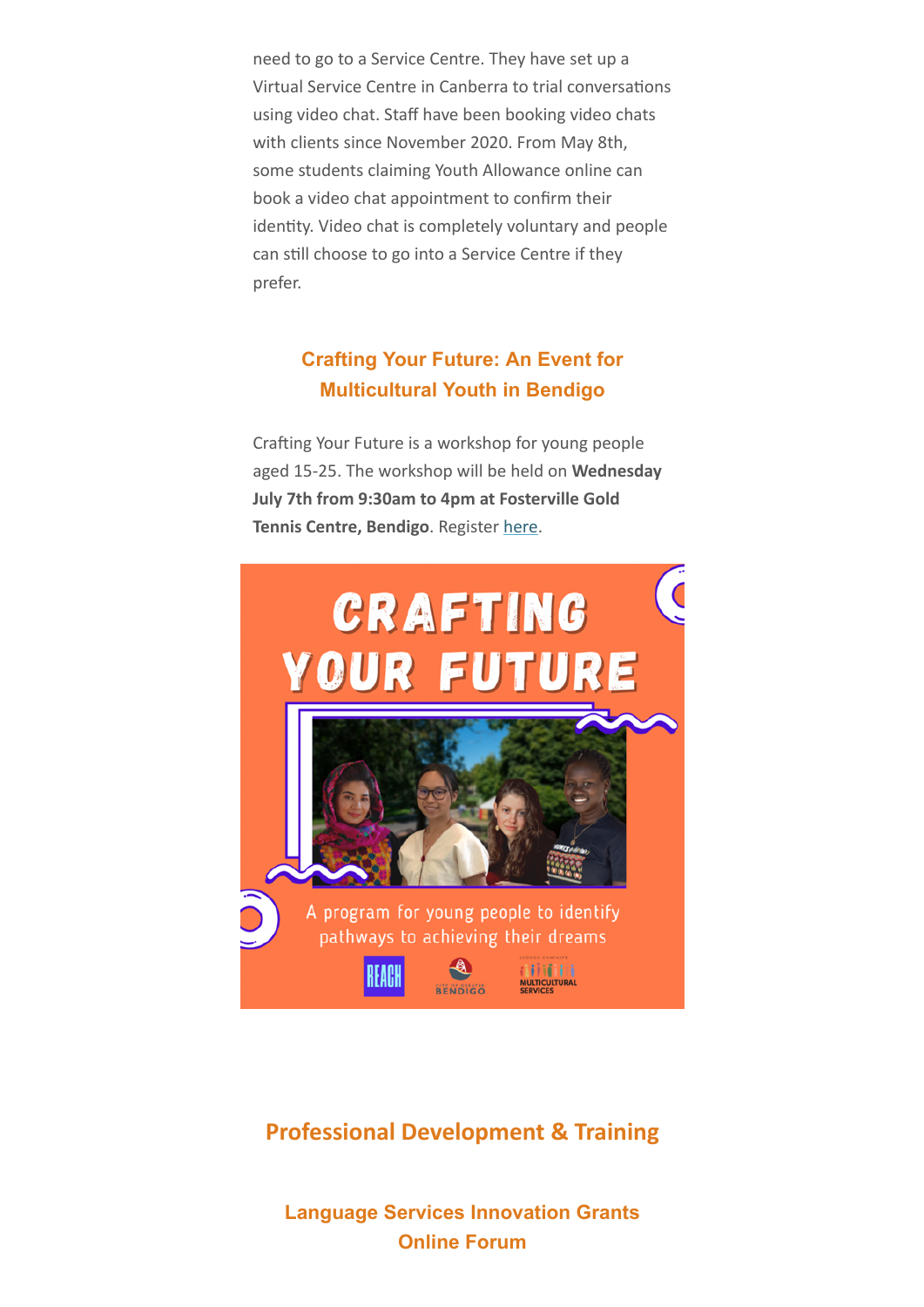The Department of Health (formerly the Department of Health and Human Services) established a Language Services Innovation Grants program in 2017.

The program aimed to improve the capacity of public hospitals to address language services challenges and increase the uptake of interpreters in acute settings, with a particular focus on people from refugee backgrounds including people seeking asylum.

The Victorian Refugee Health Network and the Department of Health invite you to join an online forum where Language Services Innovation Grants recipients will share their project learnings. **The forum will be hosted online on Wednesday June 23rd from 2pm - 4pm.** You can find out more information and register for this event [here](https://victorianrefugeehealthnetwork.createsend1.com/t/j-l-ftjurkt-ilmjddduu-k/).

# **Foundation House Course: Understanding the Life Trajectories of Survivors of Trauma**

This Blended Course provides access to self-paced learning materials, including lectures, articles and resources, and two half day interactive workshops to discuss and expand upon this material. The course will run on **July 13 & 20 from 9:30am to 1:30pm.** The course will be held **onsite at Foundation House Brunswick, subject to health advice – otherwise live on Zoom.**

The course provides practitioners with a trauma informed understanding of theories of psychosocial and cognitive development and challenges. It explores ways of working with individuals who have experienced torture and other traumatic experiences at different stages of their psychosocial and cognitive development, using a developmental approach.

## **Fee: \$380, Early Bird discount \$340 if you register before 16 June**

*This course is suitable for professionals working with people from refugee backgrounds including*